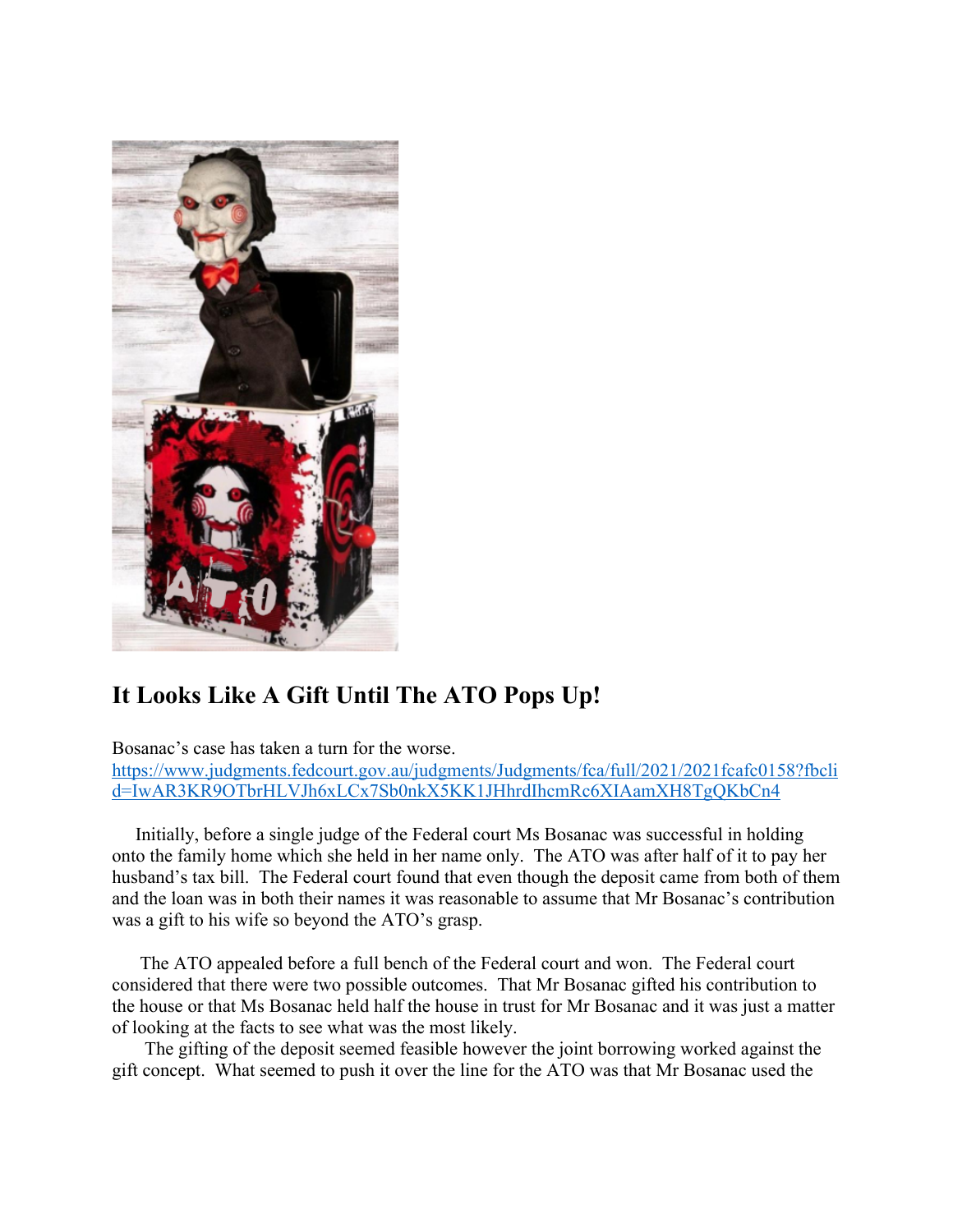house as security for a loan to buy shares in his own name. I have got to admit that none of this has much of a character of a gift.

 This case is significant because it undoes a long held asset protection strategy of holding assets in the name of the spouse least exposed to creditor risk. It is now far from the black and white of the name on the title. Even if you can wrap it up nicely as a gift this concept only applies to gifts from a husband to a wife. Not from wife to husband or same sex relationships.

 It may be too early to decide how far this is going to be taken. Could it even go as far as assets held in a trust? Nevertheless, this is not a reason to abandon the idea of holding the family home in the non risk spouse's name. What we now need to do is to put up as many barriers as we can to rebut the argument that the low risk spouse holds half the property in trust for the high risk spouse. Ideas that come to mind:

- Keep a paper trail showing the deposit came from the low risk spouse's bank account and have the borrowings in their name even though the bank will probably want the high risk spouse to be guarantor.
- Make the arrangement part of a pre nup that the low risk spouse is to retain the family home no matter what.
- Do not allow the high risk spouse to treat the property in anyway that suggests the low risk spouse holds it on their behalf. For example to not use it as security for borrowings by the high risk spouse. A possible, though untested, solution maybe that the low risk spouse borrows in their own name using the house as security and then formally on lends, at the same interest rate, the borrowed funds to the high risk spouse.
- Buy the property in the low risk spouse's name before marriage.

 If right now you are considering transferring the family home solely into the low risk spouse's name. Firstly, do not do it to defeat current creditors, you can only do this when you are solvent. Then make sure all documentation show it as a gift. Have a reason for the gift. Maybe transfer on the low risk spouse's birthday, birth of a child, wedding anniversary. Maybe as part of a binding financial arrangement with a view to separation. And sort it out with the bank as best you can.

 Holding the house in the low risk spouse's name is always going to be better than not so it is worth giving it a try just realise now it is worth putting in the extra effort to avoid it appearing that the low risk spouse holds the property in trust for the high risk spouse.

 If you feel that your circumstances show that it is really held in trust or you are single then consider a mortgage trust arrangement where you set up a trust to lend you money in return for taking a mortgage over the property.

 It is important that the property is at least held in the name of a real person, who is living in the house. Holding it in a trust instead is a real win for the ATO because the capital gains tax over a few decades could be huge, trusts do not qualify for the main residence exemption.